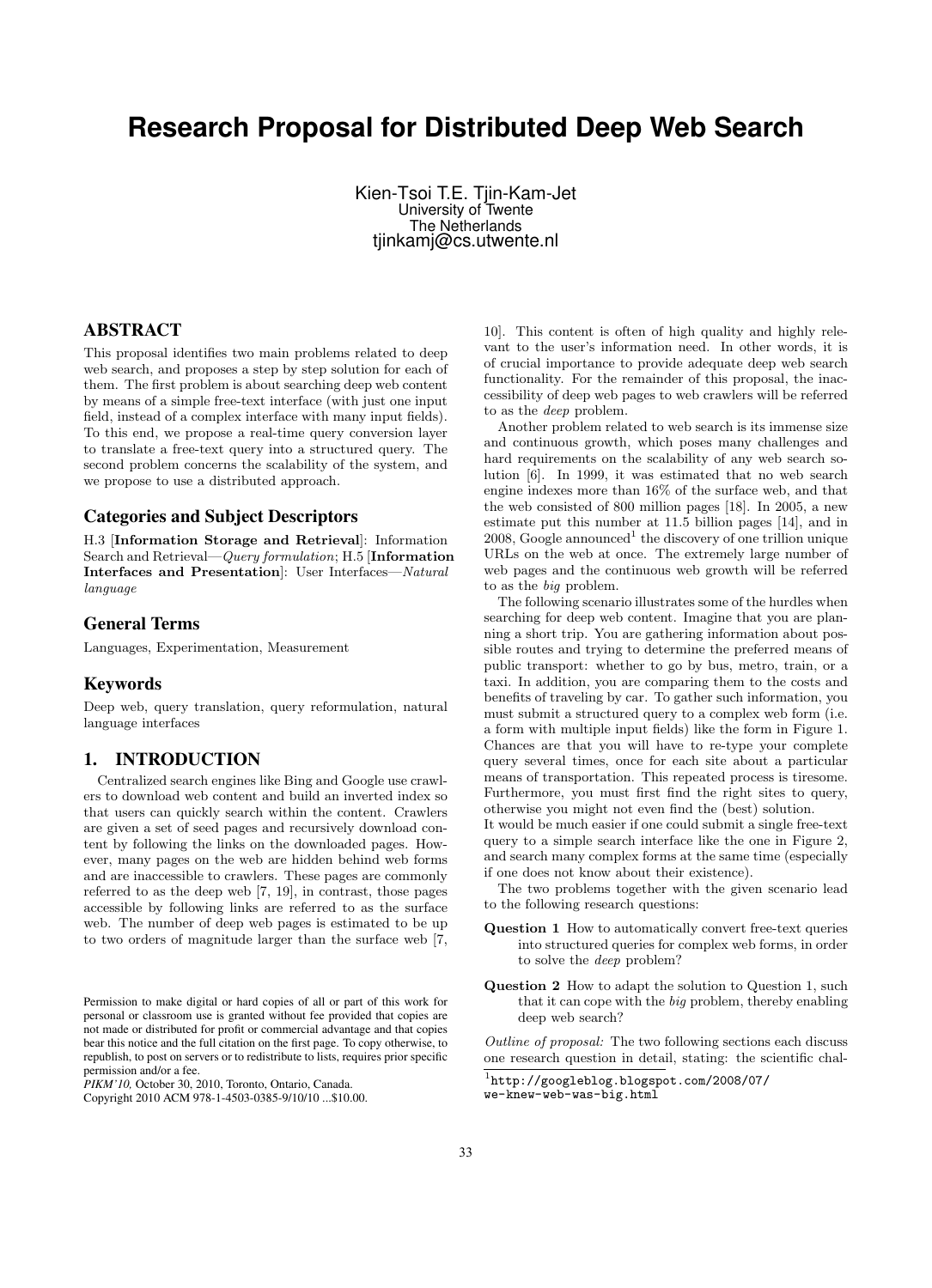| From | Departing  |                |
|------|------------|----------------|
|      | 01/01/2010 | Anytime -      |
| To   | Returning  |                |
|      | 01/01/2010 | Anytime $\sim$ |



| searchl |  |
|---------|--|
|         |  |

Figure 2: A simple web form

lenges, related research, and the research method. Finally, a global planning is given in the final section.

## 2. EXPOSING THE "DEEP" PROBLEM

He et al. [16] report that major search engines each were able to index part of the deep web. However, almost two thirds of the deep web was not indexed by any engine, indicating certain inherent barriers for crawling and indexing the deep web.

Current approaches related to searching deep content include universal search<sup>2</sup> of enterprise verticals<sup>3</sup>[5, 12]; domain specific mediators like www.cheapflights.com; and surfacing [19, 2], i.e. automatically filling in and submitting web forms, and indexing the resulting web pages.

The first two approaches are not general solutions to distributed deep web search. The verticals (and the accompanying query brokering system) are maintained by the same company, so they have complete knowledge of each vertical's index and querying interface, therefore they can build a custom system that works in their environment. Mediator frameworks are often set up by collaborating companies that allow access to their databases. These frameworks do not crawl and index, instead, they broadcast every query to all databases. The mediator often has a complex web form to ease the conversion of the query to the specific query format of each database.

The third approach, surfacing, is a more general solution towards deep web search (since there is no collaboration between companies). However, there are deep web sites for which surfacing is not suitable, for example, sites that offer traveling schedules. Such indexed web pages would get outdated quickly.

A better solution would be to transform the query on-thefly, submit the transformed query to the deep web site, and show those results to the user. Therefore, we propose, and will examine, the idea of a query-converter layer on top of each deep web resource, which translates free-text queries to queries in the deep resource's query format.

# 2.1 Scientific challenges

In regard to the deep problem, the challenges are given below and are divided into two different groups: query conversion (the first three) and user interfacing (the last two).

- Query description A formal syntax in which web administrators can specify the accepted language of the particular resource. How can we keep this intuitive and simple, while allowing enough freedom to specify almost any kind of query, and strict enough to allow easy parsing?
- Query translation Due to possible spelling errors, ambiguity, or unknown words to the system, extracting the intended meaning of free-text queries is challenging. A query could be interpreted in different ways. How to devise a feasible approach that achieves reasonable performance (e.g. correctly interprets and translates over, say, 75% of the queries)?
- Interpretation ranking As stated in the previous point, a query could be interpreted in many ways. How to rank these interpretations in order to minimize the user's effort to scan through all interpretations, thus quickly finding the right one?
- User ignorance How to bridge the gap between the expectations of the user and the capabilities of the system? Is it feasible to automatically suggest available search facets while typing (i.e. the aspects in which the search query can be narrowed further to obtain more specific results)? How to automatically choose suggestions such that the user: 1) is guided while formulating more distinctive queries, and 2) can finish formulating the query faster?
- System ignorance How to automatically expand the system's knowledge about valid queries? For example, given a query that contains unknown words, the system presents several annotated interpretations. Then, if the same query is given many times and a particular interpretation is often selected, the system could learn a new rule which includes the unknown word.

Of these challenges, the main focus of this research will be on the query description, query translation, and ranking challenges.

# 2.2 Related research

He et al. [17] worked on translating structured source queries into differently structured target queries, using a two-step process: semantic mapping and syntax construction. However, our notion of query translation is more related to the field of natural language interfaces to databases [3, 11]. Indeed, the goal is to convert free-text queries which might be given in a natural language like English into structured queries suitable to be sent to a complex web form.

The input fields of web forms typically restrict the accepted text to a specific kind of information. Therefore, it is vital to recognize and extract all valid pieces of text, and label them with the corresponding input field. Patterns in the form of grammar rules (e.g. in the form of regular expressions) can be used to perform this information extraction [4]. Agarwal et al. [1] recently mined a big search log and found

 $^{2}$ http://www.google.com/intl/en/press/pressrel/ universalsearch\_20070516.html

<sup>3</sup>A search system dedicated to a certain medium or topic, such as news, or videos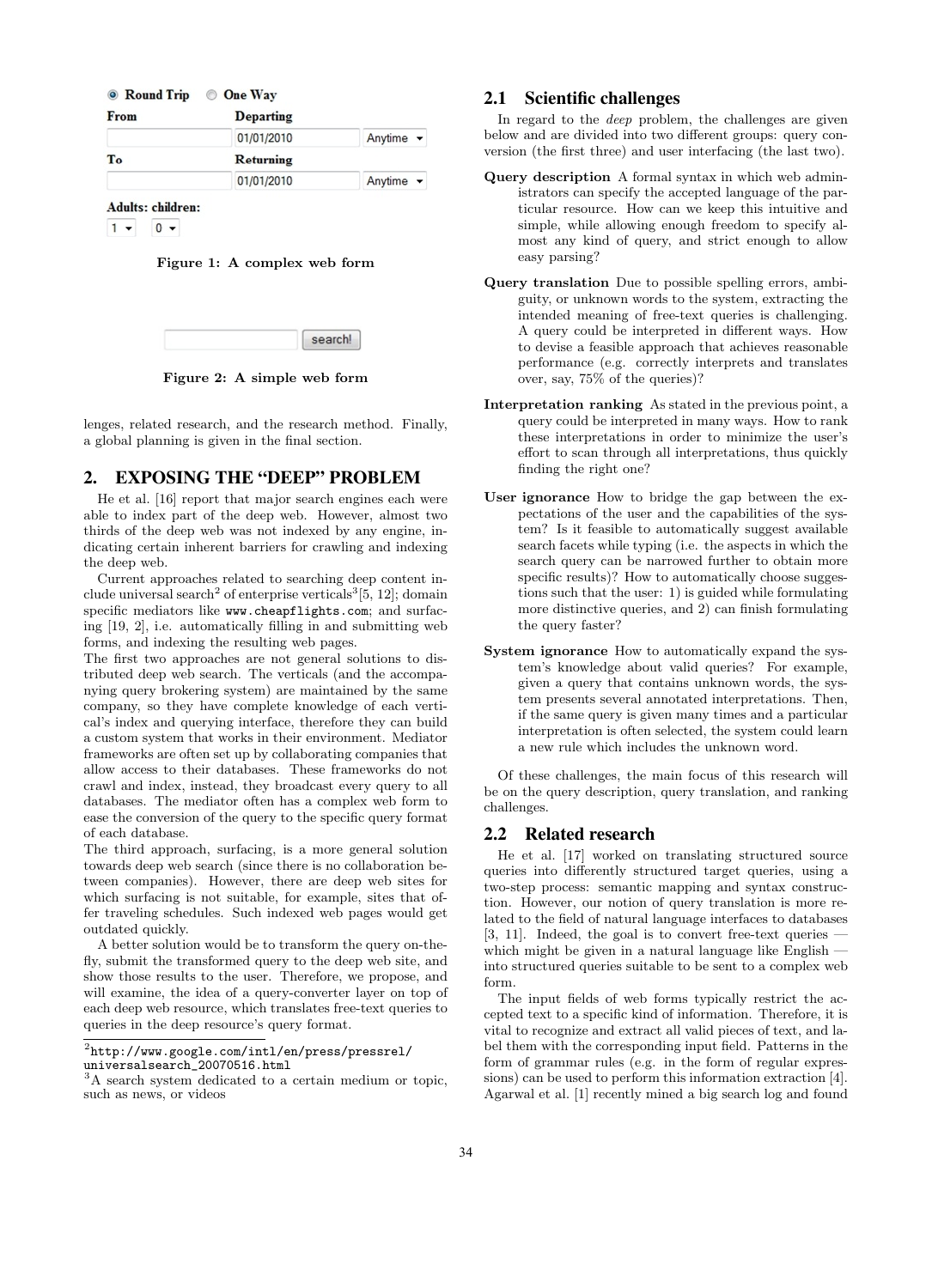many patterns. This also supports our focus on patterns, as users apparently do exhibit patterned search behavior.

#### 2.3 Research method

A prototype will be built that converts free-text queries into structured queries that are suited for some deep web site, i.e. which has a form with multiple input fields. The interface will look like that of a simple search engine (e.g. a text box and a search button), so that the user can freely enter any text to search for.

Comparative user studies will then be performed to assess how users finish a pre-defined set of search tasks with a standard system and the newly built prototype. Among the measurements will be: task completion time, user satisfaction, the use of query suggestions, result ranking, and the query translation effectiveness (i.e., the percentage of correctly translated queries).

# 3. EXPOSING THE "BIG" PROBLEM

DIR (Distributed Information Retrieval) [8] can potentially solve the big problem. In a DIR scenario, a user queries a central broker which then distributes the query to several remote resources (e.g. search engines). The broker then receives results from each queried resource and merges these into one final result list which is then presented to the user. Intuitively, as new websites are created, a small additional search engine would be installed for indexing those sites. In the extreme, all web hosting servers could index their local content (there would be no crawling) and participate in the DIR system. All indices would be up to date, and everything would be searchable. The big obstacles are which resources to select for actual querying, and how to merge their results.

Before any selection can be made by the broker, it must have some description about the contents of each resource. Typically, a sample of the resource's index is used as a description of the resource [9]. Resource selection often treats all samples as (very large) documents and applies standard IR techniques for selecting the top( $k$ ) resources [22, 24, 5, 12]. Finally, results merging can be based on several features, such as, the resource's rank (obtained from the previous step), or the result's rank given by the remote resource [23, 20, 21].

DIR, due to its distributed nature, can take natural advantage of deep web resources if we could incorporate our query-conversion solution from Question 1. A query could then be sent to any deep web site, thereby enabling distributed deep web search. Therefore, we will examine the idea of a query converter layer between the broker and a deep resource, and experiment with different strategies concerning: query translation, resource selection, and results merging.

#### 3.1 Scientific challenges

With regard to the big problem, and the proposed distributed search solution, many challenges largely stem from the field of distributed information retrieval.

Resource description An index-sample describes the contents of a resource. However, resources could also be described by their accepted queries. A resource description should facilitate the process of resource selection. How to possibly adapt and use the query description from Section 2.1.1, not just for query translation, but also for resource selection?

- Resource selection Traditionally, standard IR techniques are applied to rank and select the  $top(k)$  resources. Blindly applying these techniques to our resource descriptions will not work, since we describe the accepted queries instead of the resource's contents. How to rank these resources in order to select the top $(k)$ , given our resource descriptions? How to determine k?
- Results merging A problem of re-ranking a set of results by their relevancy in order to maximize retrieval precision. One resource may return many relevant results, while another may return very few. How to determine the number of results to retrieve from each resource? How to measure their relevancy, in order to rank by relevancy?
- Suggestion ranking The first few suggestions shown to the user, as the user starts typing, could be ranked by their popularity. But as the query gets longer and more discriminating, it might make sense to generate more deep-resource-specific suggestions. More generally, for any given query, multiple deep resources could generate appropriate and relevant suggestions. Similar problems to resource selection and result merging apply here: which suggestions of which resources to show (resource selection), and how to rank (merge) these suggestions?

Of these challenges, the main focus of this research will be on the resource description, resource selection, and results merging.

#### 3.2 Related research

Distributed deep web search also brings us to the concept of Dataspaces [13, 15], a visionary data management abstraction where all data sources are interconnected and every data source, regardless of its storage structure, would support at least some form of free-text search. As such, our work naturally contributes to some of the scientific challenges addressed in [15], which are cited here for convenience:

- Sub-challenge 1.3. Develop algorithms that given a keyword query and a large collection of data sources, will rank the data sources according to how likely they are to contain the answer.
- Sub-challenge 1.4. Develop methods for ranking answers that are obtained from multiple heterogeneous sources (even when semantic mappings are not available).
- Sub-challenge 2.2. Develop a formal model for approximate semantic mappings and for measuring the accuracy of answers obtained with them.

As can be seen, Sub-challenge 1.3 closely corresponds to the challenge of resource selection, Sub-challenge 1.4 corresponds to the challenge of results merging, and finally, Subchallenge 2.2 corresponds to our challenge of query translation.

#### 3.3 Research method

The prototype system will be expanded with a broker. At first, it will simply broadcast the query to all resources. Resource selection strategies will be incrementally developed, added to the system, and evaluated. In particular, we will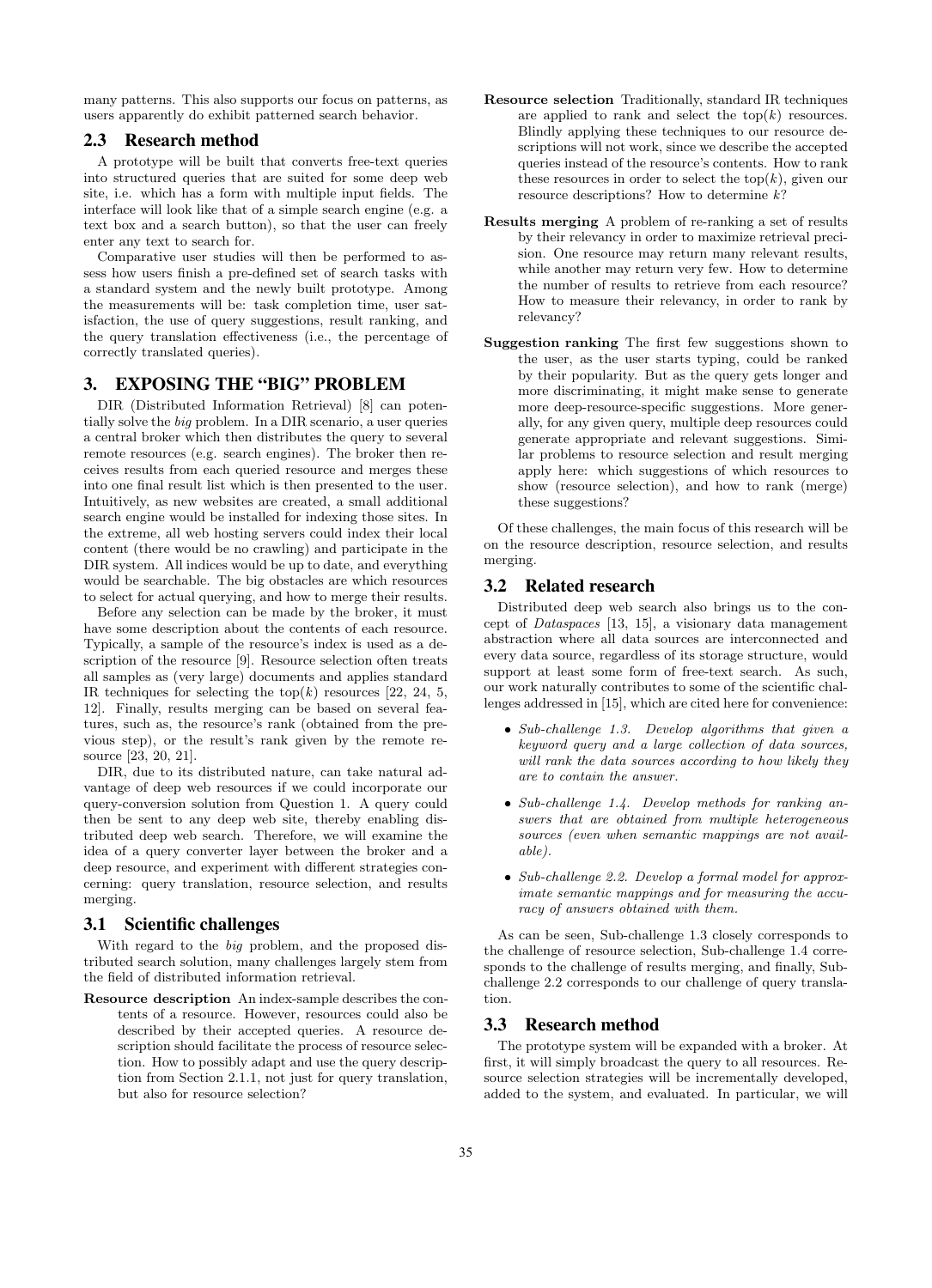start with strategies based on whether or not, or to what extent, the query can be converted to the format of the deep resource.

User studies will then be performed to assess how users finish a pre-defined set of search tasks with the newly built prototype. Among the measurements will be: task completion time, user satisfaction, the use of query suggestions, result ranking.

## 4. GLOBAL PLANNING

First, we will build custom query-conversion prototypes for product-sales web sites (for example www.gaspedaal.nl, where you can enter for instance the car make, car model, mileage, car age, and price range) and for web sites about traveling (such as www.ns.nl, the web site of the Dutch railway company, where you can enter for instance the time, date, arrival and departure locations). The aim is to have at least 3 such converters for different sites, preferably of different domains.

Second, we will conduct an extensive user survey and evaluate the prototype.

Third, the prototype broker will be built, and functionality will be added incrementally. For instance, at the start there will be no resource selection, the query will simply be broadcasted to all resources. This would serve both as a sanity check that the system really works, and as a baseline for comparing amongst others: retrieval performance, total query time, and network traffic.

Fourth, selection mechanisms will be developed and evaluated "offline", at first, to see if selection works reasonably as expected. Afterwards, several (simple) results merging algorithms will be implemented and then an extensive user study will be performed, for evaluating the whole system.

## 5. ACKNOWLEDGEMENTS

Many thanks to my supervisor Djoerd Hiemstra and colleague Dolf Trieschnigg for their valuable input and guidance in writing this proposal. This research is funded by the Netherlands Organization for Scientific Research, NWO, grant 639.022.809.

## 6. REFERENCES

- [1] G. Agarwal, G. Kabra, and K. C.-C. Chang. Towards rich query interpretation: walking back and forth for mining query templates. In WWW '10: Proceedings of the 19th international conference on World wide web, pages 1–10, New York, NY, USA, 2010. ACM.
- [2] M. Alvarez, J. Raposo, A. Pan, F. Cacheda, F. Bellas, ´ and V. Carneiro. Deepbot: a focused crawler for accessing hidden web content. In DEECS '07: Proceedings of the 3rd international workshop on Data enginering issues in E-commerce and services, pages 18–25, New York, NY, USA, 2007. ACM.
- [3] I. Androutsopoulos, G. D. Ritchie, and P. Thanisch. Natural language interfaces to databases – an introduction. Natural Language Engineering, 1(01):29–81, 1995.
- [4] D. E. Appelt and B. Onyshkevych. The common pattern specification language. In Proceedings of a workshop on held at Baltimore, Maryland, pages 23–30, Morristown, NJ, USA, 1996. Association for Computational Linguistics.
- [5] J. Arguello, F. Diaz, J. Callan, and J.-F. Crespo. Sources of evidence for vertical selection. In SIGIR '09: Proceedings of the 32nd international ACM SIGIR conference on Research and development in information retrieval, pages 315–322, New York, NY, USA, 2009. ACM.
- [6] R. Baeza-Yates, C. Castillo, F. Junqueira, V. Plachouras, and F. Silvestri. Challenges on distributed web retrieval. 2007.
- [7] M. K. Bergman. The deep web: Surfacing hidden value. Journal of Electronic Publishing, 7(1), August 2001.
- [8] J. Callan. Distributed information retrieval. In Advances in Information Retrieval, pages 127–150. Kluwer Academic Publishers, 2000. Croft, W. B. (Ed.).
- [9] J. Callan and M. Connell. Query-based sampling of text databases. ACM Trans. Inf. Syst.,  $19(2):97-130$ , 2001.
- [10] K. C.-C. Chang, B. He, C. Li, M. Patel, and Z. Zhang. Structured databases on the web: observations and implications. SIGMOD Rec., 33(3):61–70, 2004.
- [11] A. Copestake and K. S. Jones. Natural language interfaces to databases. The Knowledge Engineering Review, 5(04):225–249, 1990.
- [12] F. Diaz and J. Arguello. Adaptation of offline vertical selection predictions in the presence of user feedback. In SIGIR '09: Proceedings of the 32nd international ACM SIGIR conference on Research and development in information retrieval, pages 323–330, New York, NY, USA, 2009. ACM.
- [13] M. Franklin, A. Halevy, and D. Maier. From databases to dataspaces: a new abstraction for information management. SIGMOD Rec., 34(4):27–33, 2005.
- [14] A. Gulli and A. Signorini. The indexable web is more than 11.5 billion pages. In WWW '05: Special interest tracks and posters of the 14th international conference on World Wide Web, pages 902–903, New York, NY, USA, 2005. ACM.
- [15] A. Halevy, M. Franklin, and D. Maier. Principles of dataspace systems. In PODS '06: Proceedings of the twenty-fifth ACM SIGMOD-SIGACT-SIGART symposium on Principles of database systems, pages 1–9, New York, NY, USA, 2006. ACM.
- [16] B. He, M. Patel, Z. Zhang, and K. C.-C. Chang. Accessing the deep web. Commun. ACM, 50(5):94–101, 2007.
- [17] B. He, Z. Zhang, and K. C.-C. Chang. Metaquerier: querying structured web sources on-the-fly. In SIGMOD '05: Proceedings of the 2005 ACM SIGMOD international conference on Management of data, pages 927–929, New York, NY, USA, 2005. ACM.
- [18] S. Lawrence and C. L. Giles. Accessibility of information on the web. *Intelligence*,  $11(1):32-39$ , 2000.
- [19] J. Madhavan, D. Ko, L. Kot, V. Ganapathy, A. Rasmussen, and A. Halevy. Google's deep web crawl. Proc. VLDB Endow., 1(2):1241–1252, 2008.
- [20] G. Paltoglou, M. Salampasis, and M. Satratzemi. Hybrid results merging. In CIKM '07: Proceedings of the sixteenth ACM conference on Conference on